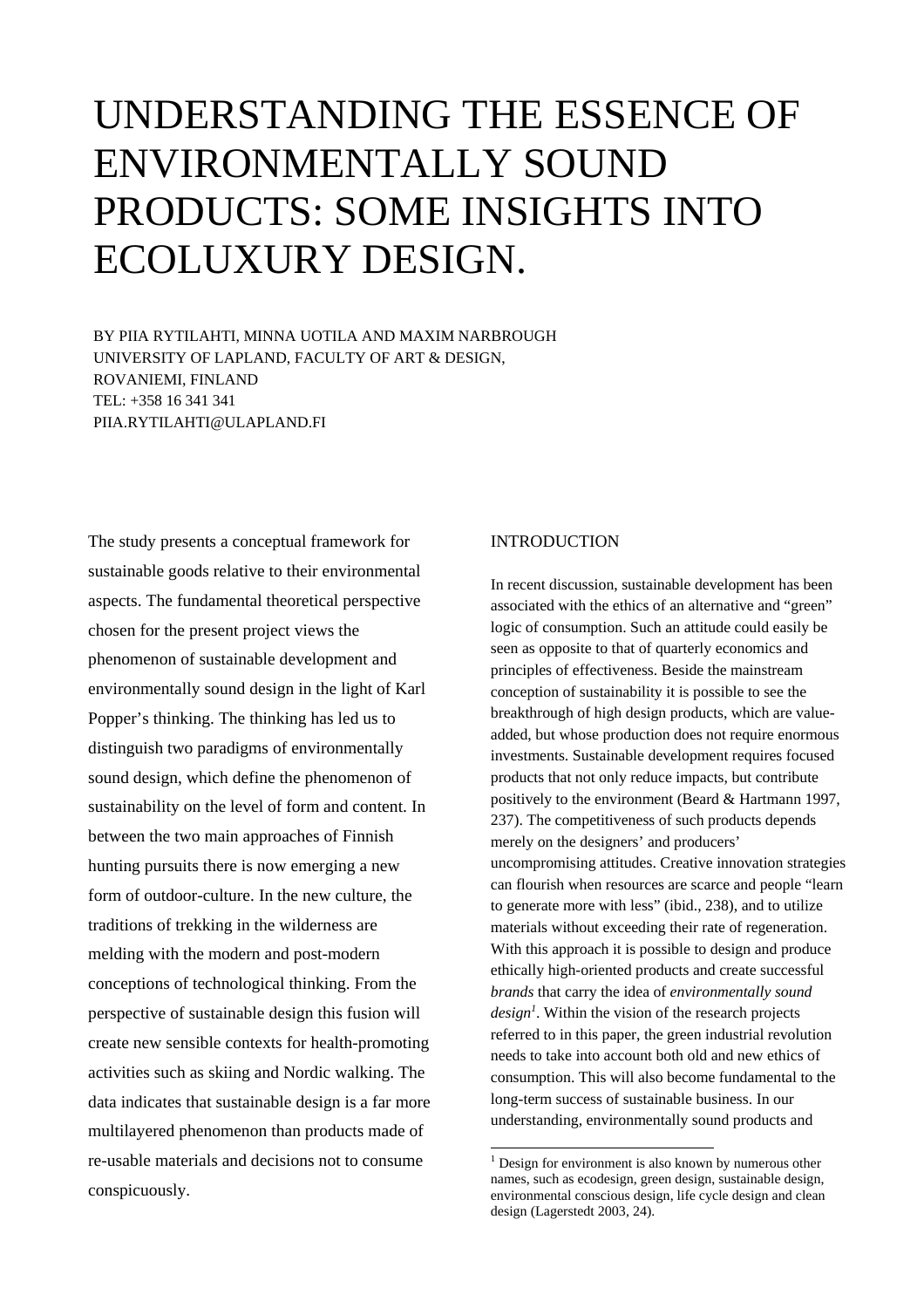design are a mixture of sustainable as well as pleasurable, or even luxurious properties of products. The real and true green economy will arise in the future from well-aware sectors of society, which include the market groups and classes of society that neither desire nor have to accept *anything designed, produced or marketed unethically<sup>2</sup> [.](#page-1-0)*

### THE RESEARCH CONTEXT

The present study is associated with two research projects. The first is *Emergence of Luxury,* an ongoing project that will receive support from the Academy of Finland until the end of 2007 (grant no. 205608). The second project where study is associated is *Sustainable Innovative Materials in High Tech Applications* funded by the Academy of Finland through a *Sustainable Products and Productions* -research programme. This ongoing project has started at the beginning of 2007 and will also receive support from the Academy of Finland until the end of 2010 (grant no. 117845). The linkage between the projects is the vision that ecodesign will act as a driver in sustainable economic development, which will arise through environmentally- and ethically-aware consumer groups*.*  The first project mentioned will provide empirical material that will allow us to better illustrate and examine the essence of emerging economic trends, and then later on focus more carefully on developing tools and solutions relevant to the *Sustainable Product and Production* -research programme launched by the Academy of Finland.

#### THEORETICAL FRAMEWORK

The paper will approach the phenomenon of *sustainable development* by conceptualising the essence of design and production processes from the perspectives of natural sciences and humanistic research. The fundamental theoretical perspective chosen for the present project views the phenomenon of sustainable development and environmentally sound design in the light of Karl Popper's thinking. In his theory of three worlds, Popper distinguishes natural objects as part of world 1, subjective awareness as an aspect of world 2, and cultural products and social situations as manifestations of world 3 (Popper & Eccles 1977). Crucial to Popper's theory are what he terms the *emergent* features of organisms, that is, the features that produce innovation but which cannot be

predicted on the basis of lower-level features or laws (Niiniluoto 1990). As Popovic (2002) has pointed out, Popper´s theory of three worlds could be applied to explain the relationships between designers, artefact (interface) users and the contextual environment of their interactions. The contextual environment of an artefact would include *the artefact´s physical environment* (world 1), *the social environment* (world 2) and *the knowledge environment* (world 3). On this theoretical basis, sustainable development could be seen as environmentally sound products −objects of world 1− and designers', producers' or end-users' experiences of sustainable products and productions – objects of world 2 – and as a culturally shared understanding or knowledge on sustainability − objects of world 3. The ontology should be seen as a linkage between the different scientific disciplines when endeavouring to integrate "scientific, technological and artistic approaches to ecodesign" (Beard & Hartmann 1997, 237). This framework is illustrated in Table 1.

Table 1. Constructing the essence of environmentally sound products in light of Popperian world-view (cp. Uotila et al.2006).

|            | World 1                                            | World 2                                                                       | World 3                                                                                   |
|------------|----------------------------------------------------|-------------------------------------------------------------------------------|-------------------------------------------------------------------------------------------|
| World<br>1 | Environmentally<br>sound products<br>and services. |                                                                               |                                                                                           |
| World<br>2 |                                                    | Subjects'<br>experiences<br>òf<br>sustainable<br>products<br>and<br>services. |                                                                                           |
| World<br>3 |                                                    |                                                                               | <b>Culturally</b><br>shared<br>understanding<br><sub>on</sub><br>sustainable<br>products. |

#### RESEARCH DESIGN AND METHODS

Data collection in the Finnish context was conducted in the *Emergence of Luxury* –research project through group interviews during fall 2004 and spring 2005. The focus was to concentrate qualitatively on the target groups' experiences of luxury and high-quality design products since very little research has been done in this area. The interviews were semi-structured and focused on the individuals' relationships to their sport as well as their opinions and preferences regarding designer products and high-standard services in both their sport

<span id="page-1-0"></span> $\frac{1}{2}$ <sup>2</sup> see: European Roundtable on Sustainable Consumption and Production (Bilbao, Spain – May 14<sup>th</sup>, 2004).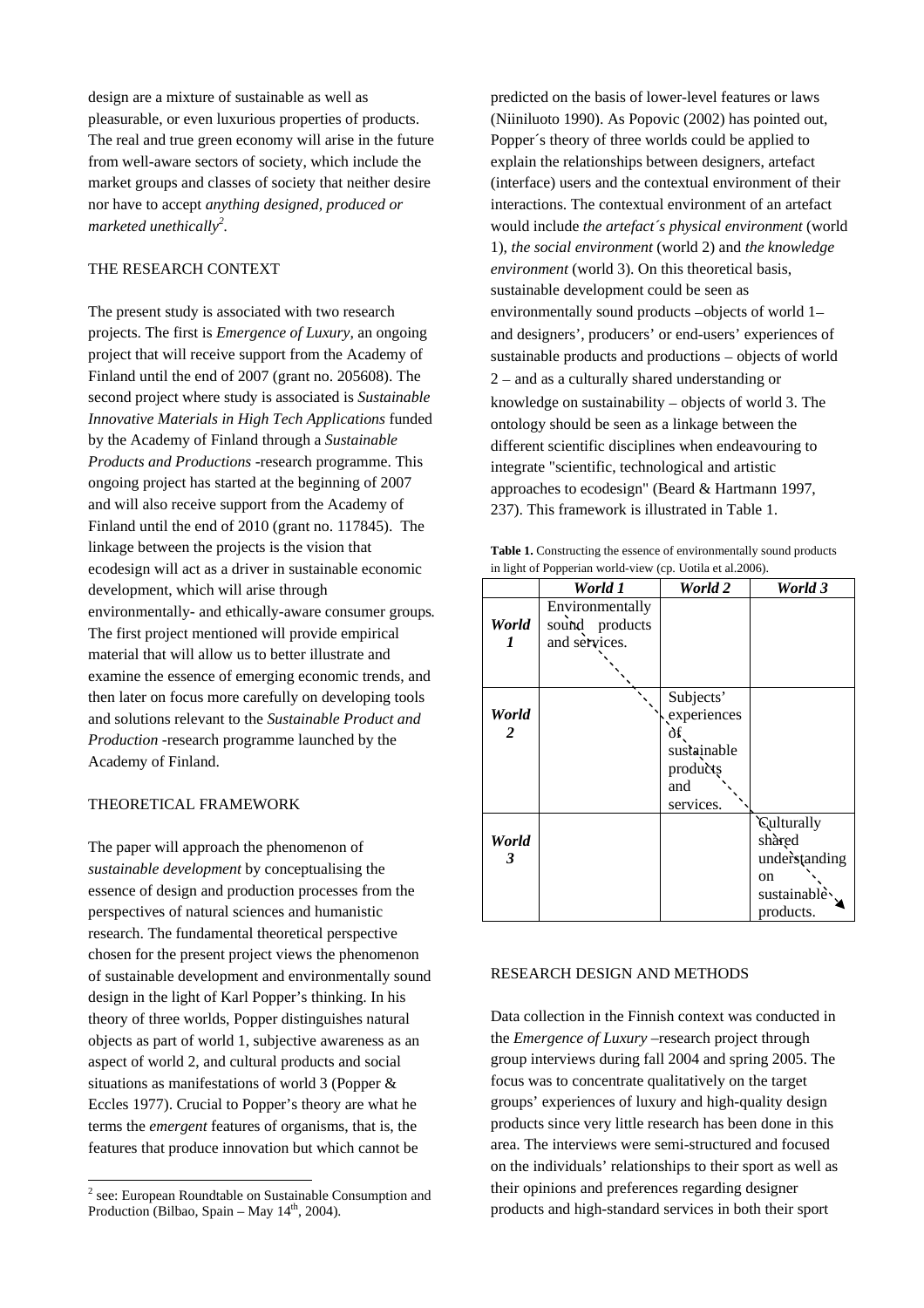and in other aspects of their personal lives. The interviewees consisted of men and women who regularly engage in golf, yachting and hunting. The final sample of informants consisted of 18 golfers, 15 sailors, and 16 hunters (see also Uotila et al. 2005). The decision to interview individuals representing of different sport and leisure activities was an attempt to avoid findings that might be specific to a single activity group.

The interviews were conducted using the focus group method, which has been found to be fruitful in research designs concerned with user experience (Kuniavsky 2003). According to Kuniavsky, at its best the focus group method can be expected to yield knowledge of what the participants think about a given subject, how they think about it, what they value most about it and why. The main purpose of focus group discussions is not for the participants to produce a single meaning but to share experiences from which multiple meanings can be extracted (Finn et al. 2000).

The hunting-case presented in this paper illustrates more clearly the two opposite aspects of the status value people tend to seek from luxury-sports and leisure: possessing material i.e. the best possible equipment and technology or possessing leisure-time as 'non-productive consumption of time' as Thorsten Veblen (1998 [1899], 43) has put it. This paper focuses on the analysis of the hunting as an outdoor pursuit in which there exists a divide between the continuation of traditions, sustainable and natural practices of game husbandry, and its urbanization and commercialisation. The purpose of this inquiry is to explore whether there is any logic to using activities that take place natural environment as a test bed for mapping environmentally sound values.

According to the definitions of old and new luxury (Danziger 2005, 17), to attain and possess old luxury products requires a certain amount of wealth. Instead, the new luxury is easier to obtain even in the lower salary grade, as long as there is knowledge, time and the Internet. The democratization of luxury means democratization of the opportunity to share information and create high-quality new products and services by oneself (see Hippel 2005, 123). And as sustainable is becoming a synonym of smart and intelligent, ecodesign can be interpreted as design with a more intelligent interrelationship to nature (Karlsson and Luttropp 2006).

## INITIAL FINDINGS ON ENVIRONMENTALLY SOUND PRODUCTS IN THE LIGHT OF POPPERIAN THINKING

Interviewees interested in field sports were asked to provide a very comprehensive description of their leisure activity; for example when and how they became interested in hunting, and what kind of outfit and equipment they use, or would like to have in the future. In addition, they were asked to tell their most unforgettable stories related to these activities. Some of the interviewees preferred to describe hunting as a 'way of life' rather than as a hobby, and in these groups it would have been possible to carry on talking about hunting as an immaterial pleasure and more or less exclude the products and other materialistic manifestation outside the interview. Products were seen to hold instrumental value, in terms facilitating the gaining of new experiences, 'a real and authentic connection with the nature'.

An initial analysis of interviews revealed three distinct themes: data that deals with the product itself, branded traditional or modern high-tech hunting equipment; data that deals with experiences, experience of surviving in the wild; and data that provides insights into the context of ecoluxury, where grounds for the idea of "consumption that makes sense" (Carbonaro 2006) can be traced.

In the context of hunting and trekking, the construction of a Popperian view of sustainable development would proceed as follows: the first world would consist of necessary hunting equipment, clothing and paraphernalia - including transportation and navigation devices. The second world comprising experiences would include two diverging approaches: experienced hunters who maintain the traditional hunting methods and skills, as contrasting with technology-oriented hunters, who's preference it is to proceed efficiently in nature with the aid of technical gadgets. The third world, made up of cultural artefacts, is visible in the new forms of environmentally sound hunting and trekking culture, in which the sensibilities of old traditions and new hunting methods are to a certain degree combined.

Although the results to be presented are still tentative, the following examples may elucidate further analysis by illustrating the essential properties of environmentally sound luxury, specifically in field sports.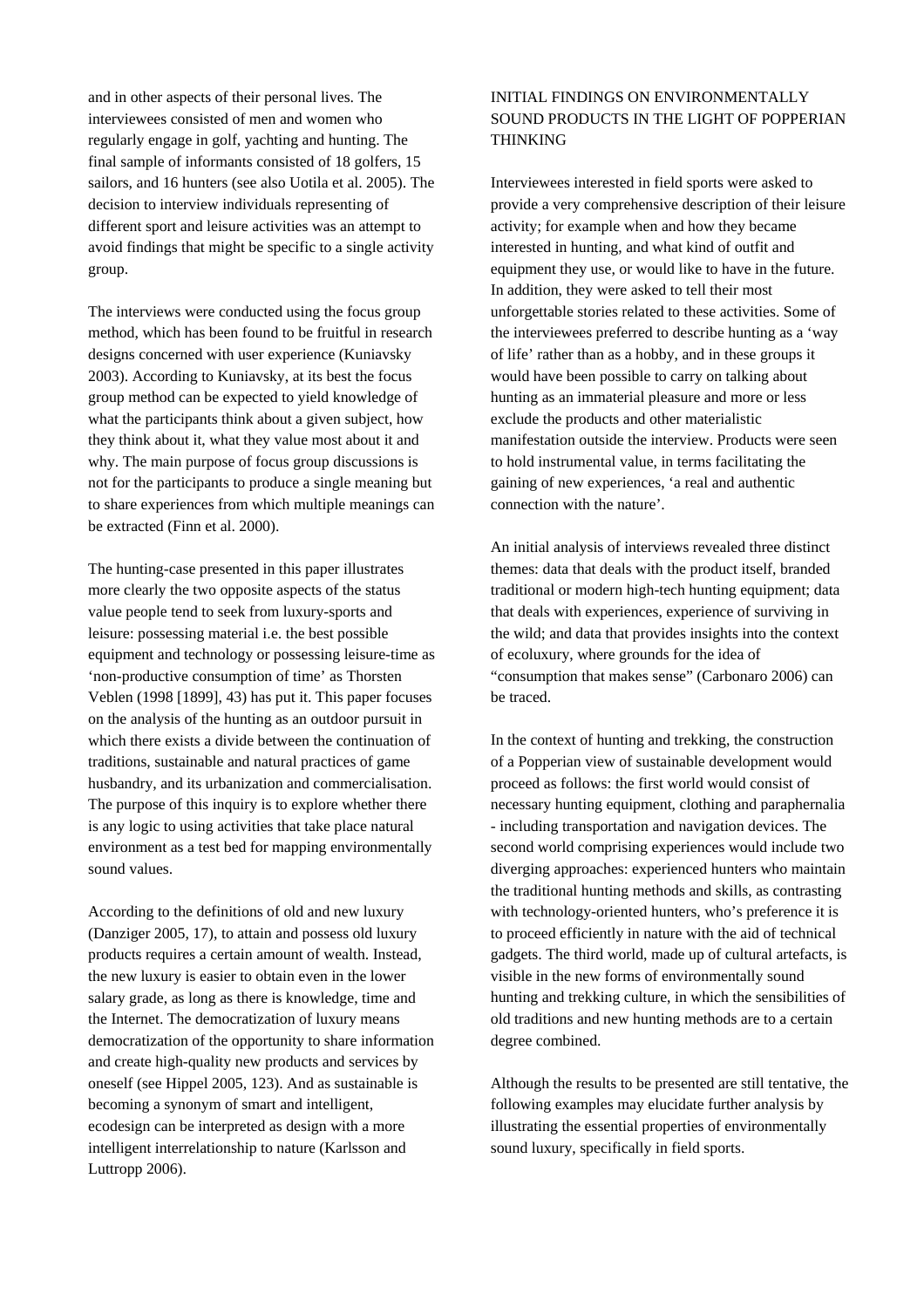## ENVIRONMENTALLY SOUND PRODUCTS AND **SERVICES**

The analysis based on the data collected in the *Emergence of Luxury* –research project indicates that Finnish people are not very design consciousness (Uotila et. al. 2005; Uotila & Koskennurmi-Sivonen 2006), especially in relation to products associated with outdoor leisure activities, which are expected to have plenty of functional qualities. The clothing, weapons or other hunting equipment mentioned as top-rated products was mostly based on their capacity of technology. Generally speaking, the development of technology and materials has led to the advancement of products, increased performance of equipment, thus enabling more enjoyable engagement in the sport. Our interviewees were aware of all kinds of technological hunting equipment that is available. However, the technological solutions such as Gore-tex –materials used in sports clothing, or the more powerful weapons, didn't provide all the desired qualities for making trips into the wilderness particularly pleasurable not to mention luxurious.

The basic principle behind this outdoor activity is that "there is no point in taking anything unnecessary into the wild, you are there on your own with your bare feet, and what you take with you, you'll have to carry by yourself ". For this reason, the values behind hunting are closer to the idea of sustainable consumption than might be the case in other sports, such as in golf. A product which one of our interviewees viewed as a personal luxury item was handmade woolly socks. In addition, many other pieces of hunting equipment contain the same characteristic of authenticity, practicality and durability, values which can be seen as the principal of designing environmentally sound products that stand up to the ravages of time and which are valued also among other user-groups (Uotila & Koskennurmi-Sivonen 2006, 215)

"*I brought this one, which is very dear to me. [--] This is from a Lappish blacksmith; he is the champion of Finland, it's called the Kullervo knife. He has won the national knife making contests, the championship of Finland, well-earned and, [--] this is a top sample of skills and fine craftsmanship. Here the traditions of designing have been respected, as well as the functionality and purpose of its use. I mean, this is both beautiful, it has a fine form, and it is a knife at its best, considering that it can also be sharpened. It is made of carbon steel and has been through heat treatment so* 

*that it is optimal; it is not too hard and not too soft. With this, one can with a single stone sharpening, even alone, skin and handle a moose. I have experience of that*." (a hunter)

When compared the data of hunters in the Northern Finland with the data gathered from the golfers and sailors from the Southern Finland, it can be stated that there is only few luxury-labelled products mentioned in line hunting. Why do these enthusiasts prefer to use the more simple tools and instruments instead of the latest technology available? The most interesting question for designing point of view is, if there is any kind of technology that this user-group would be willing to use.

### SUBJECTS' EXPERIENCES OF SUSTAINABLE PRODUCTS AND SERVICES

During the interviews distinguished two diverging groups we labelled the 'rubber boots faction' and the 'Gore-tex faction'. The first group promotes and symbolizes the traditional hunting culture, which lays its trusts in the old tools and ways of hunting. For the technology-oriented hunting culture, new and better equipment support greater comfort and effectiveness, in particular with regard to saving time. Both groups brought to attention deficiencies of various hunting aids, in numerous contexts. The performance expectations of hunters concerning clothing, vehicles, navigation devices, cameras and weapons were not seen to be fulfilled by the latest technology and products.

Technology-oriented enthusiasts, the 'Gore-tex' faction, trust in the power of technology against the forces of nature. Travelling in nature as well as hunting and trekking skills are replaced by the use of technical devices. The maximization of comfort is also an important criterion among technologically-oriented hunters. Individuals of the other faction, which promotes hunting as a way of life, typically get involved in their interest with minimal equipment, and get by through their own skills and initiative. They require less pleasuregiving equipment, or simply don't trust or need to rely on them. According to their own view of their pursuit, and the positions of status associated with it, importance is placed on goals of self development, getting through demanding situations and the telling of tales about their adventures: "*The worse equipment you can hunt with, the greater hunter you are, [--] in reality the sport has little to do with equipment*." (a hunter)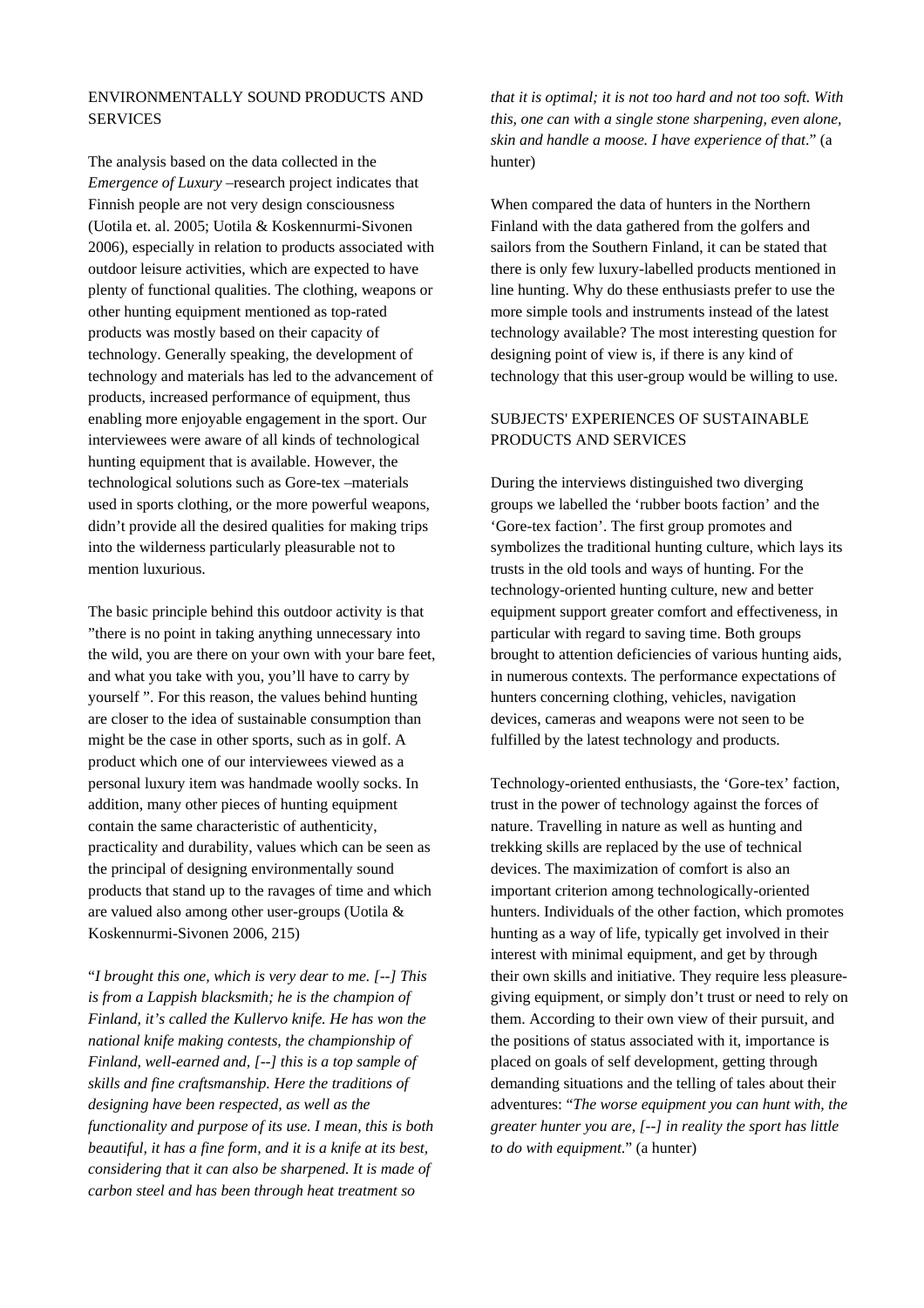## CULTURALLY SHARED UNDERSTANDING OF SUSTAINABLE PRODUCTS

In between the two main approaches of Finnish hunting pursuits there is now emerging a new form of outdoorculture. In the new culture, the traditions of trekking in the wilderness are melding with the modern and postmodern conceptions of technological thinking. From the perspective of sustainable design this fusion creates sensible contexts for health-promoting activities, such as skiing, Nordic walking or Nordic running. One way of seeing this new culturally shared understanding of sustainability is based on research data gathered from hunters, and is summarized in the following excerpt taken from an interview:

"*it is not just a pure pursuit for its own sake, it is in fact useful, as nature provides meat, fish and various natural produce, you can always find something there, so you never go out without a basket or rucksack. It's especially good in my opinion, precisely that perspective, that in addition you get exercise and health benefits, and besides the hunting it's good for the nation's health… Its surprising how strong this tradition still is in Lapland, and we should make sure that we don't become estranged from nature, so that we don't even know how to find healthy food. People often speak about pursuits and an incorrect image is also provided by the media, in that I'm not concerned with game or catching food, that I just walk around looking at the scenery, but it is still an integral part of being in the wilderness, to return with some catch, and its quite correct to do so and so it should be [--]*" (a hunter)

Our data suggests that the descriptions of the environmentally sound experience often bypass the product level and concentrate on the immaterial level of sustainability. Yet products can be seen to have a role in those descriptions of sustainability as well: the material world becomes instrumental when the depictions of sustainability focus on the activity. Product centred depictions of sustainability are still not focused solely on product features, as the earlier excerpts from our data demonstrate. Concluding these tentative findings we could at this point name a few elements contributing to environmentally sound experience through a product perspective: goals, product features, values, and socially and culturally constructed meanings. Although these categories are still evolving through our ongoing research, it can be noted already at this point of the study that sustainability cannot be "designed" into products only

through eco-materials that traditionally are seen as renewable, re-usable and recyclable. The similar features are recognizable in luxury products. When designing luxury-products there is few materials that can be used as classical signs of luxury, like leather, hard wood and gold. Still, nothing indicates so far that the product related environmentally sound experiences could not be at least anticipated in the product development process through careful user research.

Ecoluxury as a linkage with the two phenomena, luxury and sustainability, appears at the first glance somewhat contrived experiment. Yet, the starting point is the same for both i.e. we can't stop people from consuming. And because everything moves so fast, and we cannot stop it, we have to create some islands of slowness (Chapman 2006). In this paper, based on the case of Finnish hunting pursuits, we have proposed an existing example of island of slowness where end-users are empowered by the natural surroundings. This group of enthusiasts, also called Pro-Ams, has found their own distinctive definition of self-fulfilment (Leadbeater and Miller 2004). This is a kind of culture worth of studying when searching new ways of promoting development of sustainable kinds of desire (Karlsson and Luttropp 2006).

#### **CONCLUSIONS**

We have focused on one particular way to outline the phenomenon of environmentally sound design in the spirit of Karl Popper. Our thinking has led us to distinguish two paradigms of environmentally sound design, which define the phenomenon of sustainability on the level of *form* and *content*. The data indicates that sustainable design is a far more multilayered phenomenon than products made of re-usable materials, eco-brands or personal decisions not to consume conspicuously.

The preliminary study shows that the concept of ecoluxury represented in our data is on the one hand something very abstract which can be traced back to the traditional ways of living, such as game husbandry, and on the other hand very modern and high-technology oriented solutions created for dealing with the wilderness. From the technological point of view, ecoluxury means having environmentally sound products and experiences in a more pleasurable way, more readily.

The results of our study seem to question the traditional methods of marketing and branding for environmentally sound products. The images of sustainability cannot be